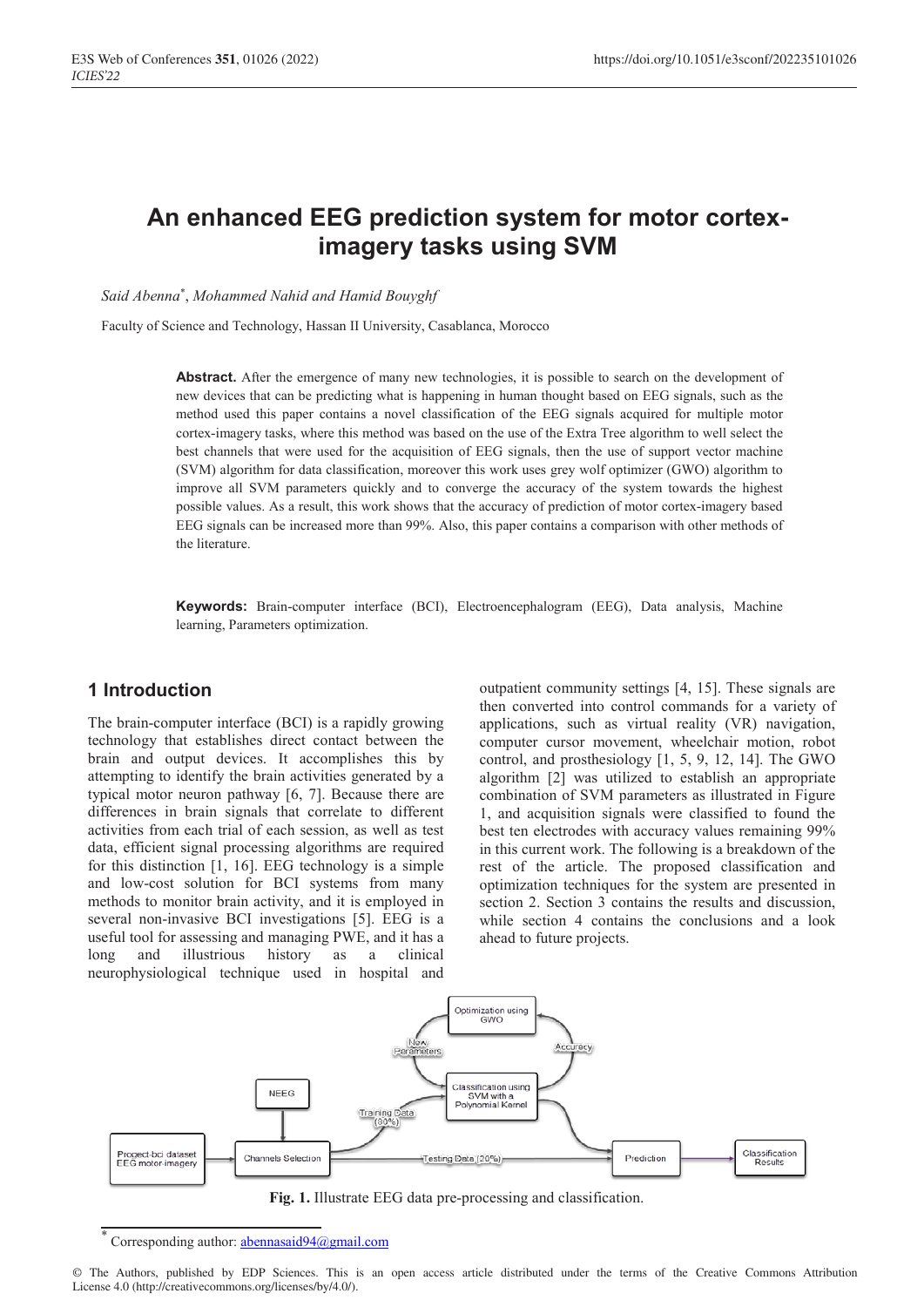







**Fig. 2. (a)** Positioning of all acquisition electrodes (Hands and legs), **(b)** Nervous system of the left hand.

## **2 Methods**

## **2.1 Dataset**

Dataset 'Projectbci 2D': The subject is a 21-year-old right-handed man with no known medical conditions. EEG monitors the true random movement of the left and right hands when the eyes are closed. The electrodes are positioned in the sequence listed below as illustrated in Figure 2.a: (FP1, FP2, F3, F4, C3, C4, P3, P4, O1, O2, F7, F8, T3, T4, T5, T6, FZ, CZ, and PZ), where Figure 2.b shows the level of the nerve system that ties the left hand with a right part of the brain or what is called the motor cortex of the left hand. At 500Hz, an integrated EEG NeuroFax system with daisy chain attachment was employed for recording. This data is exported using the 'eemagine EEG' as illustrated in the reference [8]. The country's electrical wires have a 50 Hz frequency The labels that were used in this project are as follows:

- 'LF': Left-hand forward movement trials;
- 'LB': Left-hand backward movement trials:
- 'RF': Right-hand forward movement trials;
- 'RB': Right-hand backward movement trials;
- 'LFI': Imaginary left-hand forward movement;
- 'LBI': Imaginary left-hand backward movement;
- 'RFI': Imaginary right-hand forward movement trials;
- 'RBI': Imaginary right-hand rearward movement;
- 'LL': Left-leg movement trials;
- 'RL': Right-leg movement trials.
- 'L': Left-hand movement trials:
- 'R': Right-hand movement trials.

## **2.2 Channel selection**

This work used the feature selection step to determine the best channels that have acquired the changes in brain activity during each class with good precision, to properly select these channels, this work uses the Extra Trees algorithm which is one of the best EEG data classifiers [3], knowing that this algorithm allows building a classification tree based on training data and then calculate the degree of importance *D* of each channel *i* in using the following relationship:

$$
D_i = \sum_{j=1}^{n_f} n_j * \sum_{l=1}^{L} f_l * (1 - f_l)
$$
 (1)

With  $f_l$  is the frequency of the label *l* in the tree, *L* is the number of labels,  $n_i$  is the number of samples used in each node, and  $n_f$  is the number of channels.

#### **2.3 Support vector machine (SVM)**

In 1963, Vapnik and Chervonakis came up with the SVM machine learning method. Traditional artificial neural networks that are based on the lowest empirical risk outperform the SVM since it is based on the smallest structural risk. This classifier's purpose is to find the best hyperplane for distinguishing each mode class [1, 2, 3]. The SVM chooses hyperplanes that group the most points of the same class together while keeping the gap between each class and those hyperplanes as little as possible. The support vector is created using the hyperplane's nearest point. The shortest path between them and class points is the distance from the class to the hyperplane [1, 2, 3]. This is how far something is measured.

### **2.4 Grey wolf optimizer (GWO)**

GWO is a collective intelligence program that imitates the predatory behaviour of grey wolves (Tripathi et al., 2018). GWO uses a population-based natural-inspired method, which was created by Mirjalili et al. [2, 13]. Grey wolves are assigned varying levels of prey and hunting behaviours such as fencing, hunting, and attack based on their social rank, resulting in a global optimization process. Long et al. [11] have apparent advantages in terms of functional optimization, such as straightforward operation, fewer tuning parameters, and easy programming, as compared to other sets of intelligent algorithms.

## **3 Results**

#### **3.1 Channel selection results**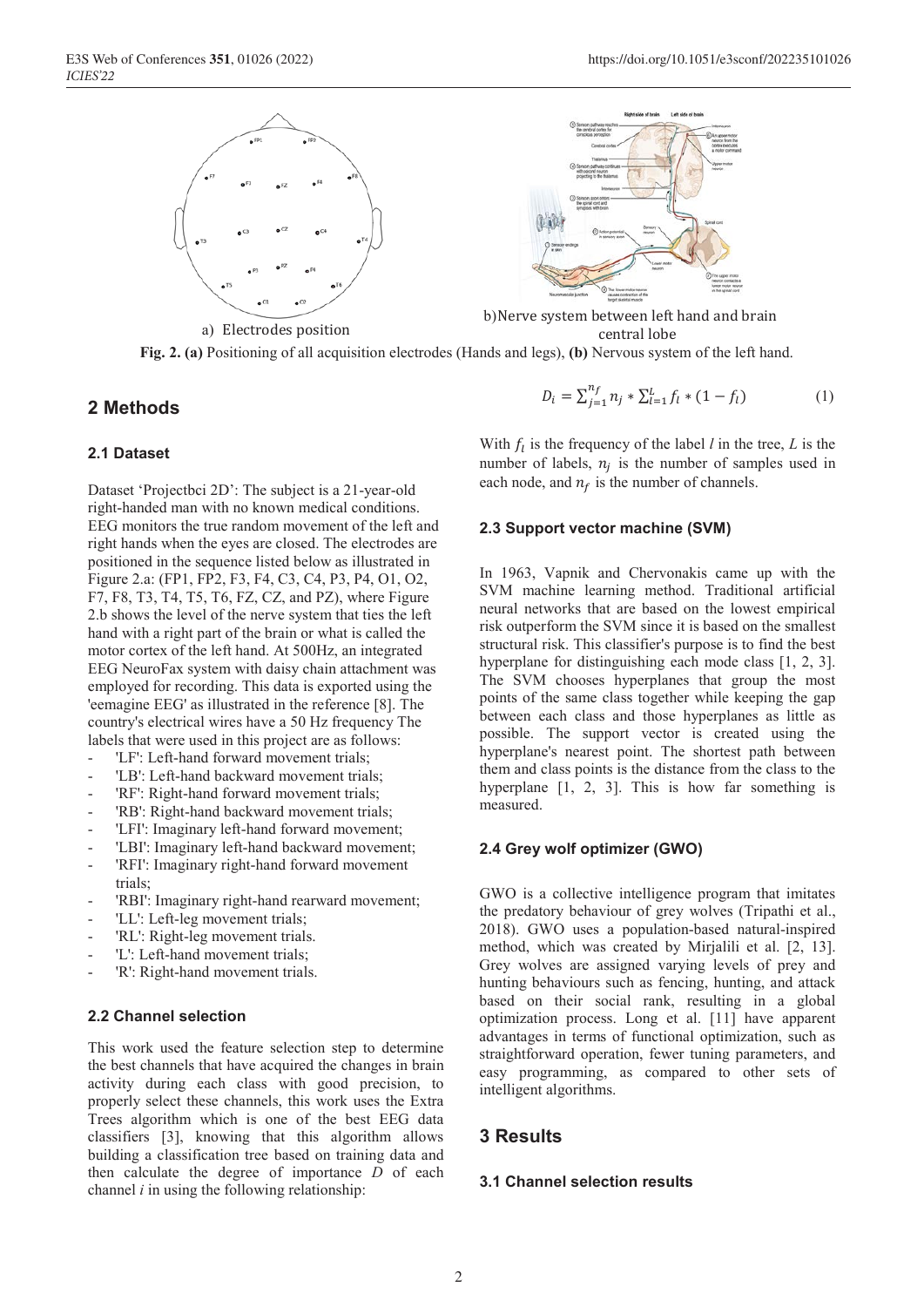Figure 3 illustrates some of the EEG signals acquired by different electrodes using the NeuroFax device, saying that all signals are noisy and incomprehensible in realtime. Figure 4 shows a classification of the degree of electrode importance for selecting the best electrodes at the classification and prediction stage of the motor cortex-imagery EEG signals in this work, such that the two best electrodes are FP1 and CZ, where the bad

| Table 1. Symbol and description |                      |  |  |  |  |
|---------------------------------|----------------------|--|--|--|--|
| Symbol                          | <b>Description</b>   |  |  |  |  |
| DG                              | degree               |  |  |  |  |
| C <sub>0</sub>                  | coef <sub>0</sub>    |  |  |  |  |
| TI.                             | tol                  |  |  |  |  |
| CS <sup>-</sup>                 | Cache-size           |  |  |  |  |
| <b>NEEG</b>                     | Electrodes number    |  |  |  |  |
| k                               | Kappa-score          |  |  |  |  |
| MC                              | Matthews correlation |  |  |  |  |
| IS                              | Jaccard-score        |  |  |  |  |
| ZOL                             | Zero One Loss        |  |  |  |  |
| Tc                              | Classification time  |  |  |  |  |
| Tp                              | Prediction time      |  |  |  |  |
| To                              | Optimization time    |  |  |  |  |

| <b>S  Manya www.waymanyaka/whatami</b> | 5 = AMMushMAMMAMMAMAM                                                                                                                                                                                                                |
|----------------------------------------|--------------------------------------------------------------------------------------------------------------------------------------------------------------------------------------------------------------------------------------|
| S "I demand assignment that the comp"  | s + when when we will work                                                                                                                                                                                                           |
| S" Myhymumhynin muntin m               | S. What have not have a work to                                                                                                                                                                                                      |
| 5 mg hymna unikhin minimbang mana      | <b>E  HYMWHMVWWWWWWWWWWWWW</b>                                                                                                                                                                                                       |
| 5 MMWWWW.MMMMMWWWW.                    | E "I dhank nghymhang a Umarah a l                                                                                                                                                                                                    |
| S " Mayor may have the work work       | S Continued months with the                                                                                                                                                                                                          |
| E  MANYWAM MANAMANAMANA                | S-S   WUWLAAMWAMALMALAHLAM                                                                                                                                                                                                           |
| man multiman man man                   | E . Www.munumbun.hunhyump.num                                                                                                                                                                                                        |
| S  Mymphythiquethermy pulled min       | <b>SEE YOU WANT WANT WANTED TO A THE THE TEAM OF THE TEAM OF THE TEAM OF THE TEAM OF THE TEAM OF THE TEAM OF THE TEAM OF THE TEAM OF THE TEAM OF THE TEAM OF THE TEAM OF THE TEAM OF THE TEAM OF THE TEAM OF THE TEAM OF THE TEA</b> |
| 5 the Mary wild what when we have      | 25 50                                                                                                                                                                                                                                |
| 25 50 75 100 125 150 175               |                                                                                                                                                                                                                                      |

**Fig. 3.** A part of EEG signals acquired using Neurofax device.



**Fig. 4.** Channels selection of all acquisition electrodes used for EEG motor cortex-imagery

electrodes used are PZ and T6.

## **3.2 Evaluation metrics**

The performance of detection and prediction is measured using the metrics as illustrated in Table 1: The most widely used method for comparing algorithm performance in classification without class concentration. As a result, prediction accuracy (AC) is the most frequent means of experiencing to avoid separating the number of excellent labels between distinct tasks [2, 3]:

$$
AC = \frac{TP + TN}{TP + TN + FP + FN}
$$
 (2)

Sensitivity (SE) and precision (PR) are commonly used to assess the classification performance of biological and complicated data.

$$
SE = \frac{TP}{TP + FN} \tag{3}
$$

$$
PR = \frac{TP}{TP + FP}
$$
 (4)

Another metric for evaluating performance is the F1 score, which is as follows:

$$
F1 = \frac{2*PR*SE}{PR+SE} = \frac{2*TP}{2*TP+FP+FN}
$$
 (5)

$$
ZOL = FP + FN \tag{6}
$$

$$
MC = \frac{TP * TN - FP * FN}{\sqrt{(TP + FP)(TP + FN)(TN + FP)(TN + FN)}}
$$
(7)

The diagonal values in the confusion matrix parameters in Figure 5.a, reflect the number of times the predictor correctly answers for each task, while the other values indicate the predictor's wrong response. The predictor finds 70 false answers in Figure 5.b for the classification of 9 tasks; the predictor falsely answers 56 times between the two RF and RB tasks due to a large identity between these two classes, and the same exhausts in Figure 5.c also shows that there are 12 errors during testing between the two LF and LB classes.

**Table 2.** SVM-poly parameters optimization results using GWO for EEG classification

| <b>SVM</b> parameters |                         |  |  |  | <b>Optimization results</b>               |               |       |  |  |
|-----------------------|-------------------------|--|--|--|-------------------------------------------|---------------|-------|--|--|
| DG                    | $\mathcal{C}$           |  |  |  | $C\theta$ TL $CS$ AC(%) ZOL To(s)         |               |       |  |  |
|                       |                         |  |  |  | 113 0.368 0.723 0.276 319 24.10 3448 2.89 |               |       |  |  |
|                       | 2 1.769 0.060 0.661 455 |  |  |  | 99.96                                     |               | 3.05  |  |  |
|                       | 1 1.027 0.811 0.255 227 |  |  |  | 99.96                                     | $\mathcal{D}$ | 45 15 |  |  |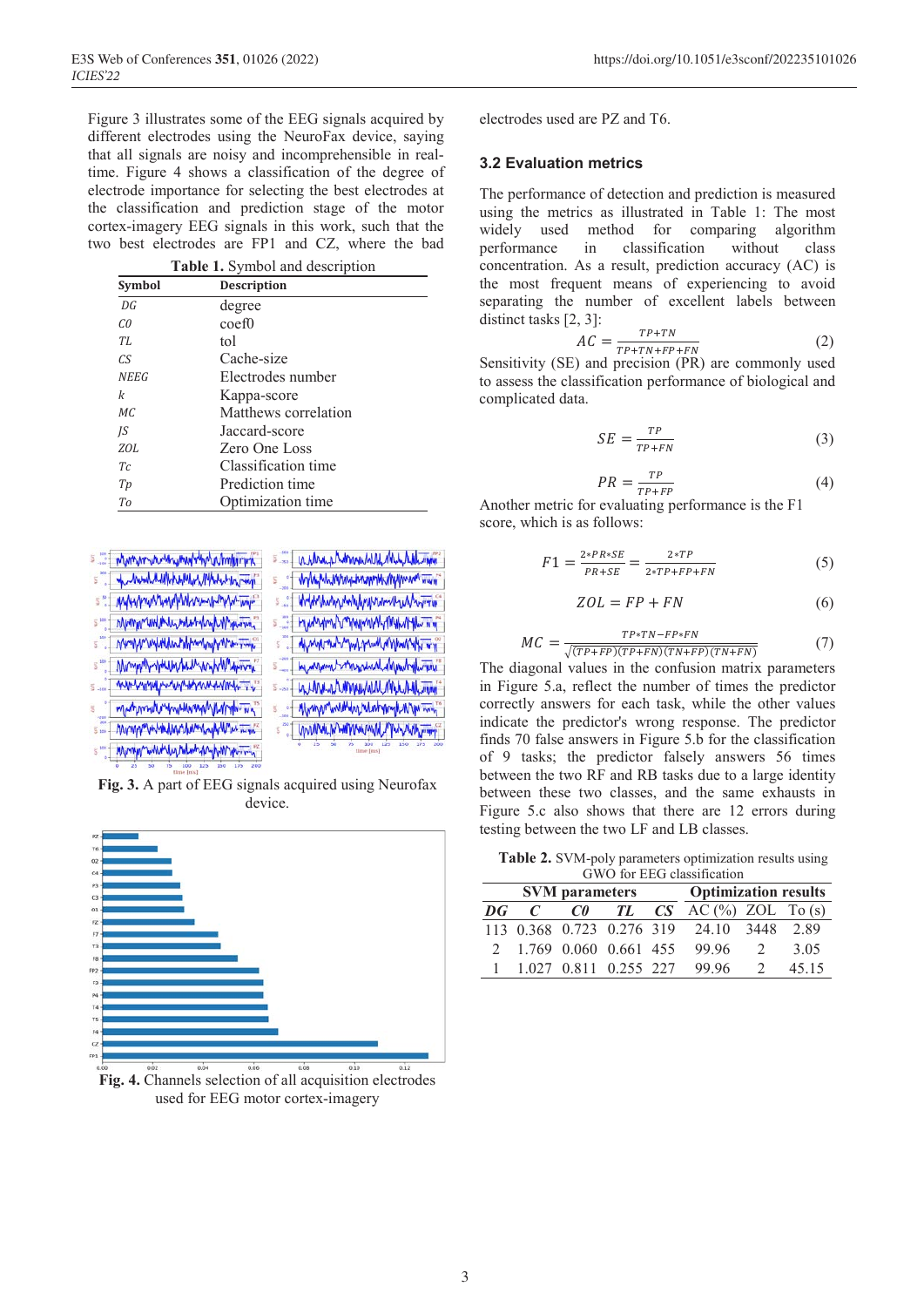

**Table 3.** Classification results of all EEG motor cortex-imagery when estimate the number of the electrodes using SVM-poly

|                                               |                | <b>Classification results</b> |          |           |       |         |          |           |                  |       |                           |
|-----------------------------------------------|----------------|-------------------------------|----------|-----------|-------|---------|----------|-----------|------------------|-------|---------------------------|
| <b>Tasks</b>                                  | <b>NEEG</b>    | $AC(\%)$                      | $SE(\%)$ | $PR(\% )$ | F1(%) | $k(\%)$ | $MC(\%)$ | $JS(\% )$ | ZOL              | Tc(s) | $\mathbf{Tp}(\mathbf{s})$ |
| LB, RB, LF, RF, LL, RL,<br>LFI, RFI, LBI, RBI | 19             | 99.58                         | 99.60    | 99.60     | 99.60 | 99.54   | 99.54    | 99.22     | 70               | 26.59 | 0.70                      |
| LB, RB, LF, RF, LL, RL                        | 19             | 99.38                         | 99.36    | 99.36     | 99.36 | 99.26   | 99.26    | 98.74     | 68               | 25.20 | 0.31                      |
| LFI, RFI, LBI, RBI                            | 19             | 99.97                         | 99.97    | 99.96     | 99.97 | 99.95   | 99.95    | 99.93     | 2                | 0.25  | 0.01                      |
|                                               | 14             | 99.95                         | 99.95    | 99.95     | 99.95 | 99.93   | 99.93    | 99.90     | 3                | 0.23  | 0.01                      |
|                                               | 10             | 99.97                         | 99.97    | 99.97     | 99.97 | 99.95   | 99.95    | 99.93     | 2                | 0.18  | 0.01                      |
|                                               | $\overline{7}$ | 99.90                         | 99.90    | 99.90     | 99.90 | 99.86   | 99.86    | 99.79     | 6                | 0.24  | 0.01                      |
| LB, RB, LF, RF                                | 19             | 99.04                         | 99.04    | 99.05     | 99.04 | 98.71   | 98.71    | 98.11     | 68               | 24.96 | 0.17                      |
| L, R                                          | 19             | 100.0                         | 100.0    | 100.0     | 100.0 | 100.0   | 100.0    | 100.0     | $\mathbf{0}$     | 0.10  | 0.01                      |
|                                               | 10             | 100.0                         | 100.0    | 100.0     | 100.0 | 100.0   | 100.0    | 100.0     | $\mathbf{0}$     | 0.11  | 0.01                      |
|                                               | $\overline{7}$ | 100.0                         | 100.0    | 100.0     | 100.0 | 100.0   | 100.0    | 100.0     | $\mathbf{0}$     | 0.7   | 0.01                      |
| LL, RL                                        | 19             | 100.0                         | 100.0    | 100.0     | 100.0 | 100.0   | 100.0    | 100.0     | $\mathbf{0}$     | 0.07  | 0.00                      |
|                                               | 14             | 100.0                         | 100.0    | 100.0     | 100.0 | 100.0   | 100.0    | 100.0     | $\mathbf{0}$     | 0.19  | 0.00                      |
|                                               | 10             | 100.0                         | 100.0    | 100.0     | 100.0 | 100.0   | 100.0    | 100.0     | $\boldsymbol{0}$ | 0.23  | 0.00                      |
|                                               | 7              | 99.85                         | 99.85    | 99.85     | 99.85 | 99.70   | 99.70    | 99.70     | 6                | 1.66  | 0.01                      |
|                                               |                |                               |          |           |       |         |          |           |                  |       |                           |

| <b>Table 4.</b> Comparative results with related work |                    |                  |       |       |         |       |  |  |
|-------------------------------------------------------|--------------------|------------------|-------|-------|---------|-------|--|--|
| Work                                                  | <b>Tasks</b>       | Method           | AC(%) | PR(%) | SE $(%$ | F1(%) |  |  |
| Lerga et al. $(2021)$                                 | LFI, RFI, LBI, RBI | <b>TFD-LSSVM</b> | 92.4  | 92.5  | 92.2    | 92.4  |  |  |
| Hossain et al. $(2015)$                               | L, R               | <b>PNN</b>       | 99.1  | nan   | nan     | nan   |  |  |
|                                                       |                    | <b>BP</b>        | 88.9  | nan   | nan     | nan   |  |  |
| This Work                                             | LFI, RFI, LBI, RBI | SVM-GWO          | 99.97 | 99.97 | 99.97   | 99.97 |  |  |
|                                                       | L, R               | SVM-GWO          | 100.0 | 100.0 | 100.0   | 100.0 |  |  |

## **3.3 Classification results**

The classification in Table 2 shows the results of optimizing the SVM (kernel-poly) algorithm parameters

using GWO optimizer, knowing that the prediction value increases from 24.1% to 99.96% in a 3-second optimization time, which implies the high effect of optimization algorithms during the classification of EEG signals. Table 3 shows the results of classification of the signals of the different tasks when the number of